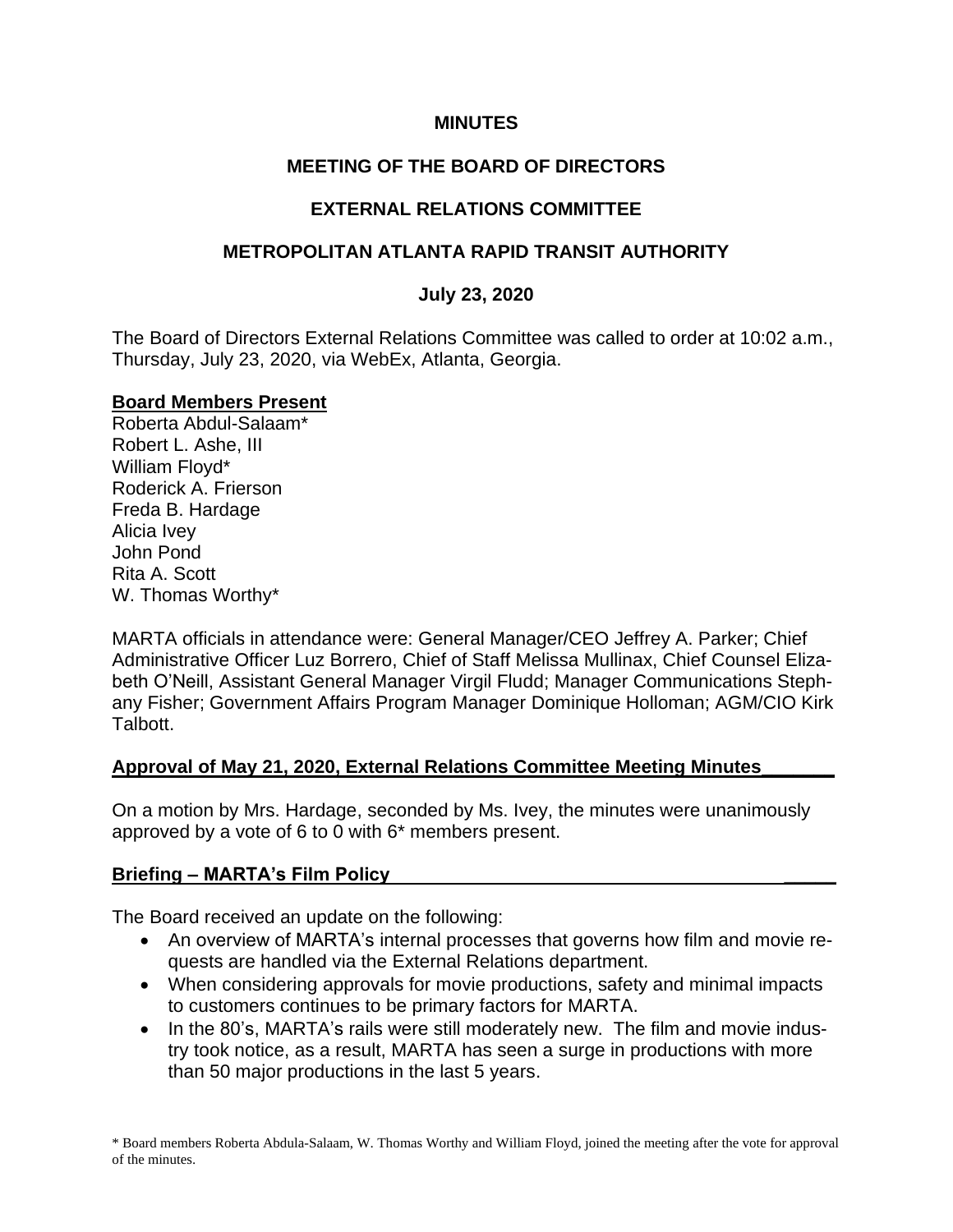- MARTA follows FTA safety regulations, requiring production crews to go through wayside training to reduce accidents during movie productions
- The existing pandemic (COVID-19) has significantly reduced productions, however, MARTA is currently reviewing its film and movie policy to incorporate COVID-19 guiding principles

## **Briefing – Media Impression \_\_ \_\_\_\_\_\_\_\_\_\_\_\_\_\_\_\_\_\_\_\_\_\_\_\_\_\_\_\_\_\_\_\_\_\_\_\_\_\_\_\_**

The Board received an update on the following:

- In January, the General Manager/CEO traveled to DC with Georgia's First Lady to pledge MARTA's commitment to fight sex trafficking.
- MARTA was involved in 337 news stories between January to June 2020, some of the stories includes:
	- a. Encouraged involvement in the 2020 census
	- b. Jeffrey A. Parker featured in Atlanta Magazine's 500 Most Powerful Leaders in Atlanta
	- c. MARTA 2040 expansion
	- d. MARTA will hold public hearings on proposed bus service changes
- In March, MARTA took distinct measures to prevent the spread of COVID-19 in stations and on buses. Frontline staff cleaned elevators, stairs and high traffic areas/surfaces.
- Celebrities Ludacris and Mike-Will-Made-It joined force in preventing the spread of COVID-19 through manufacturing mask for MARTA frontline workers.

## **Briefing – Legislative Wrap-up \_\_\_\_\_\_\_\_\_\_\_\_\_\_\_\_\_\_\_\_\_\_\_\_\_\_\_\_\_\_\_\_**

The Board received an update on the following:

- MARTA's legislative priorities are broken down into three categories: focus on jurisdictions, state and federal relationships and MARTOC audit.
- The State's budget passed in June with a 10% cut, 4% less than what was anticipated.
- MARTA's Human Trafficking campaign pledge was signed by General Manager/CEO.
- MARTA shared information with the press daily as to how the protest in downtown Atlanta will impact services.

\* \* \*

### **Other Matters**

None